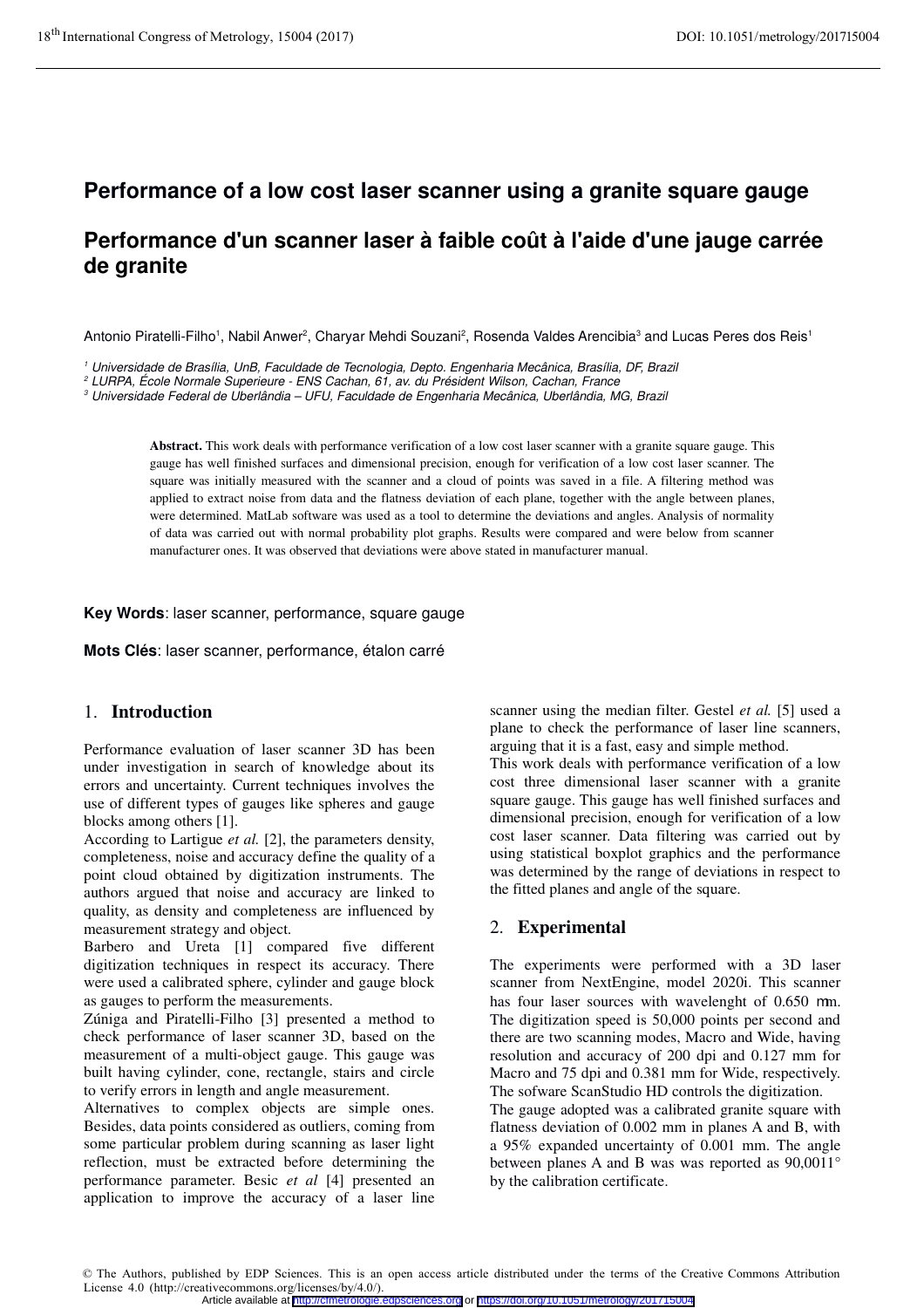Figure 1 shows the scanner and gauge during measurement. It can be seen that 4 laser lines were projected over granite square surfaces that were reflected to the laser camera. Cartesian coordinates of points on surfaces are determined and saved as cloud of points in a txt format file.



Figure 1. Laser scanner and granite square gauge.

The gauge was measured using the following settings at 3D laser scanner: Positioning at Single; resolution of 200 points/in²; Target at Neutral; Range at Wide. The gauge positioning was selected to acquire all information of both planes and angle in a single measurement, avoiding alignment errors from joining different views.

MatLab software was used to make calculations and graphs. A plane was fitted to each data cloud and the deviations between points and planes were determined, as the angle between planes. Data was checked against normality of deviation distribution on surfaces A and B of the granite square. A statistical filtering method was applied by using the boxplot graphs, in an attempt to reduce the variability associated to scanning operation.

#### **3. Results and discussion**

A first view of the data point deviations in respect to the planes A and B is presented in Figure 2. As observed, the global mean was 0.000 mm, with a standard deviation of 0.104 mm. This result is valid as a preliminary analysis, but considering that range was 1.282 mm, compared to flatness of 0.002 mm of square and 0.127 mm from scanner accuracy (manufacturer), it can be considered that noise is a considerable part of results. If flatness and other geometrical features are under evaluation, a filtering method must be applied and new analysis was demanded.

Data from scanner was then exported to complementary analysis using MatLab. Descriptive statistics were mean, stardard deviation and range as 0.000 mm, 0.090 mm and 1.058 mm for plane A and 0.000 mm, 0.157 mm and 1.360 mm for plane B. Figures 3 and 4 presents the histograms for planes A and B. As showed, the distribution appears like a normal one, but with some addtional negative deviations in both planes. These values increase the range and standard deviation and can be associated to noise in scanned data.







Figure 3. Histogram with Plane A data



Figure 4. Histogram with Plane B deviations

Verification of normality assumption was performed by building the normal probability plot for planes A and B. These graphs can present also the points that can be considered as outliers and are showed in figures 5 and 6.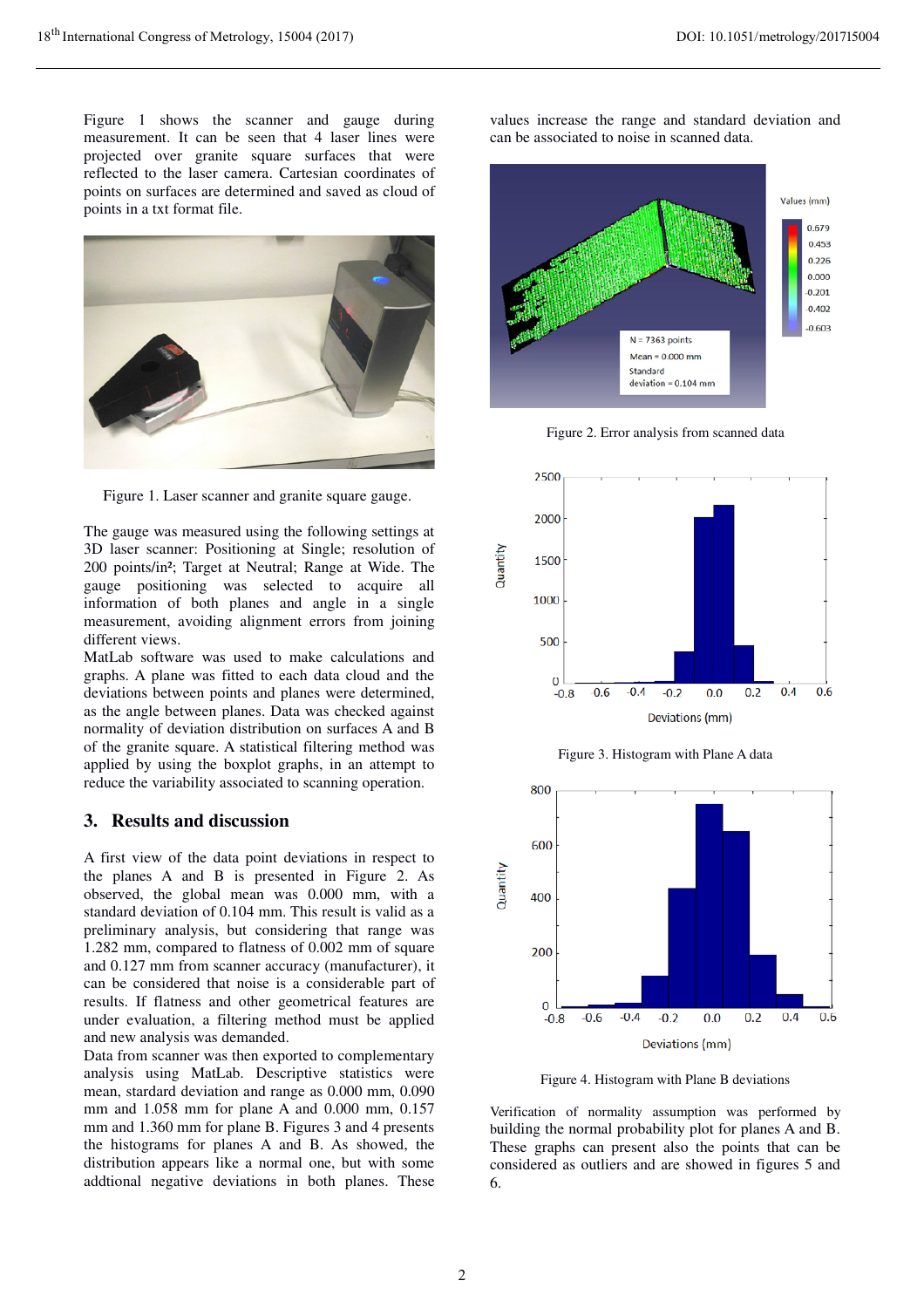

Figure 5. Normal probability plot of Plane A data



Figure 6. Normal probability plot of Plane B deviations

It was observed that the hypothesis of Normal Probability Distribution (NPD) of deviations in respect to planes A and B can not be accepted, since the data points have a pronounced divergence in respect to the straight line stablishing the NPD. This behaviour is strongly influenced by the negative deviations that appears to be outliers, e.g., resulted from other sources of errors like from laser light reflection.

It was used a statitical filter by building boxplot graphs presented in figures 7 and 8.



Figure 7 – Boxplot of deviations of plane A showing outliers



Figure 8 – Boxplot of deviations of plane B showing outliers

As showed, there are some points considered as outliers, marked in red, that must be removed before make any statement of performance. After removing these deviations, Table 1 shows the statistics for deviation in respect to planes A and B, after removing outliers from results.

Table 1. Statistics from deviations of planes A and B

| Plane              |          |          |
|--------------------|----------|----------|
| $Min$ (mm)         | $-0.230$ | $-0.399$ |
| Max (mm)           | 0.234    | 0.410    |
| Range (mm)         | 0.463    | 0.808    |
| Mean $(mm)$        | 0.004    | 0.003    |
| Std deviation (mm) | 0.079    | 0.145    |

Standard deviation and range for deviations in respect to planes A and B can be considered as performance parameters. Thus, it was found a standard deviation of 0.079 mm and 0.145 mm, close to the stated by the manufacturer for the same scanning conditions, e.g., 0.127 mm.

For angle measurements, an algorithm was built in MatLab to determine the angle between the planes A and B, fitted by least squares method. It was determined an angle of 90.8261°, resulting in an error of 0.825° or 49'30''. The standard deviation was determined as 0.354° or 21'14''. This error could be affected by the gauge orientation during measurement, together with the uncertainty in plane adjustment.

#### **4. Conclusions**

A performance verfication of low cost 3D laser scanner was presented involving the measurement of a granite square. Data from scanning of two planes of the square were used to fit planes and to calculate the deviations points-plane and determine the angle.

The square gauge proved suitable to check performance of the low cost scanners, since its has low cost and very small uncertainty in plane surfaces compared to scanner one, 0.211 mm and 0.02 mm, respectively. A filtering